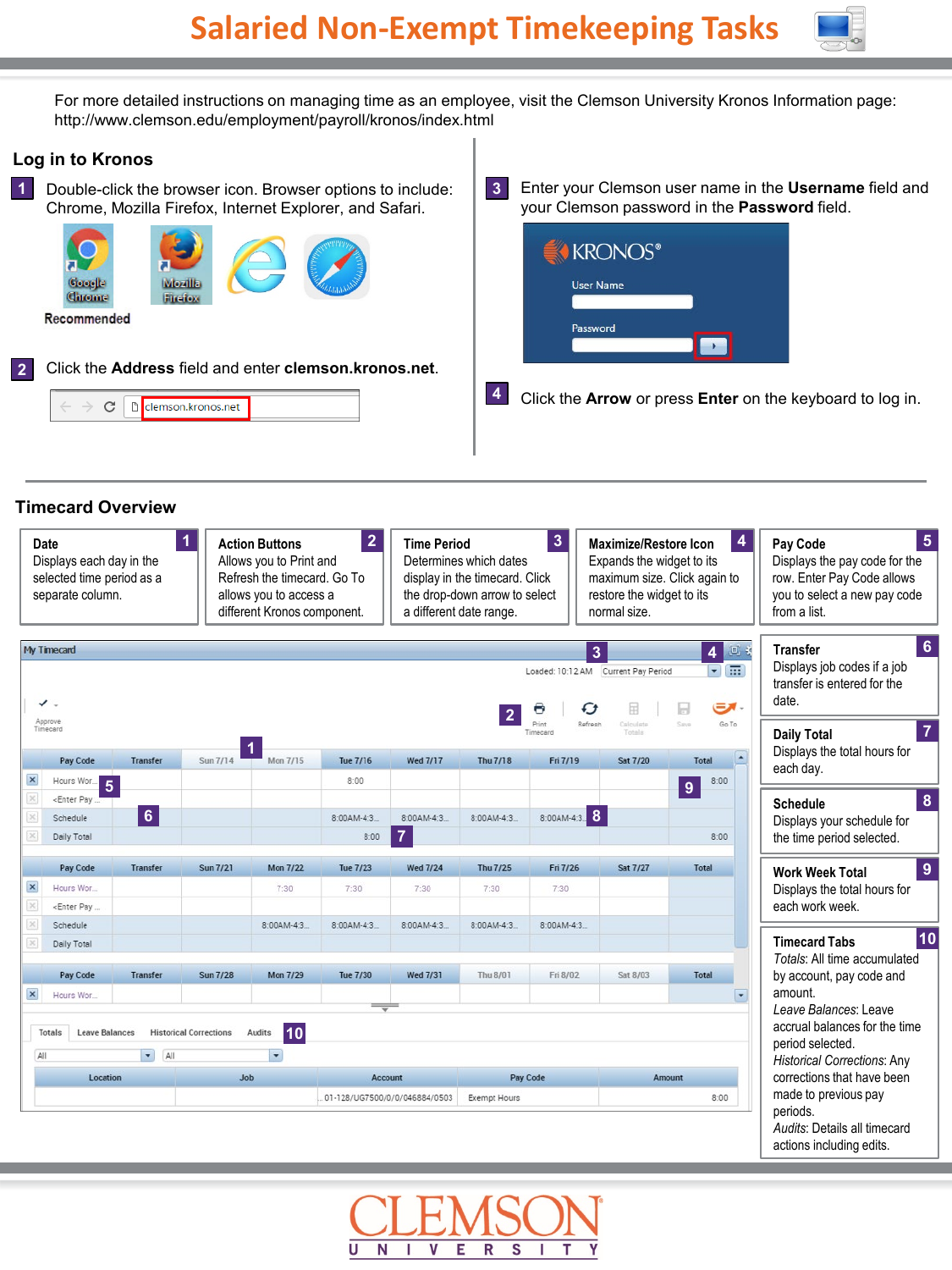

| <b>Sign Out of Kronos</b>                                                                       | <b>Transfer to a Different Job</b>                                                                                                                                       |
|-------------------------------------------------------------------------------------------------|--------------------------------------------------------------------------------------------------------------------------------------------------------------------------|
| Click Sign Out.<br>$\vert$ 1                                                                    | Click <enter code="" pay="">.<br/><math>\vert</math> 1</enter>                                                                                                           |
| Samantha Meyers<br>KRONOS <sup>®</sup><br><b>Sign Out</b>                                       | Pay Code<br>$\vert x \vert$<br>Hours Worked<br>$\times$<br><enter code="" pay=""></enter>                                                                                |
| Click the 'X' to close browser.<br>$\overline{2}$                                               | Schedule                                                                                                                                                                 |
| Δ.<br>ο<br>×<br>$\Box$ $\Box$<br>甼 ☆                                                            | Select Hours Worked from the list of pay codes.<br>$\overline{2}$                                                                                                        |
|                                                                                                 | Pay Code<br>$\vert x \vert$<br>Hours Worked                                                                                                                              |
| <b>Enter or Change Daily Time Worked</b>                                                        | $\times$<br>Please Choose:<br><b>HMLA-Work Comp-C</b><br>$\times$<br>FMLA-Work Comp-H<br>FMLA-Work Comp-0<br>$\propto$<br>FMLA-Work Comp-S                               |
| Click the Hours Worked field for the appropriate date.                                          | FMLA-Workers Com<br>$\blacktriangleleft$<br>Work Comp-Holiday<br>Work Comp-Optiona<br>Hours Worked                                                                       |
| Tue 7/16<br><b>Wed 7/17</b><br>7:30<br>8:00                                                     | Click the Transfer field on the same row. Select<br>3 <sup>1</sup><br>Search.                                                                                            |
| Enter the number of hours worked (HH:MM).                                                       | Pay Code<br>Transfer                                                                                                                                                     |
| $\overline{2}$<br>Tue 7/16<br><b>Wed 7/17</b>                                                   | $\vert x \vert$<br>Hours Worked<br>$\boldsymbol{\times}$<br>Hours Worked<br>Search.                                                                                      |
| 8:30<br>8:00                                                                                    | $\times$<br>Schedule<br>Select the job from the list.<br>$\overline{4}$                                                                                                  |
| Click Save.<br>3                                                                                | <b>Work Rule</b><br>Job Transfer<br><b>Labor Account</b>                                                                                                                 |
| ಕ್.<br>H<br>O<br>Ø<br>囲<br>Print<br>Refresh<br>Save<br>Go To<br>Calculate<br>Timecard<br>Totals | + Departmental Default-15-5107-501-130 7/11/2016 - Forever<br>н<br>Departmental Default-15-5150-501-130 7/11/2016 - Forever<br>$\circ$<br>Stu Asst V 7/11/2016 - Forever |
|                                                                                                 | Click Apply.<br>$\sqrt{5}$                                                                                                                                               |
|                                                                                                 | Cancel<br>Apply                                                                                                                                                          |
|                                                                                                 | On the same row, under the appropriate date, enter the<br>6<br>number of hours worked (HH:MM).                                                                           |
|                                                                                                 | <b>Wed 7/17</b><br>Thu 7/18<br>Pay Code<br>Transfer<br>Tue 7/16<br>8:00<br>Hours Worked                                                                                  |
|                                                                                                 | 8 <br>Hours Worked<br>.-130/Stu Asst V                                                                                                                                   |
|                                                                                                 | Click Save.<br>$\overline{7}$                                                                                                                                            |
|                                                                                                 | 国<br>B<br>- ات<br>Ð<br>Θ<br>Refresh<br>Save<br>Go To<br>Print<br>Calculate<br>Timecard<br>Totals                                                                         |
|                                                                                                 |                                                                                                                                                                          |
|                                                                                                 |                                                                                                                                                                          |